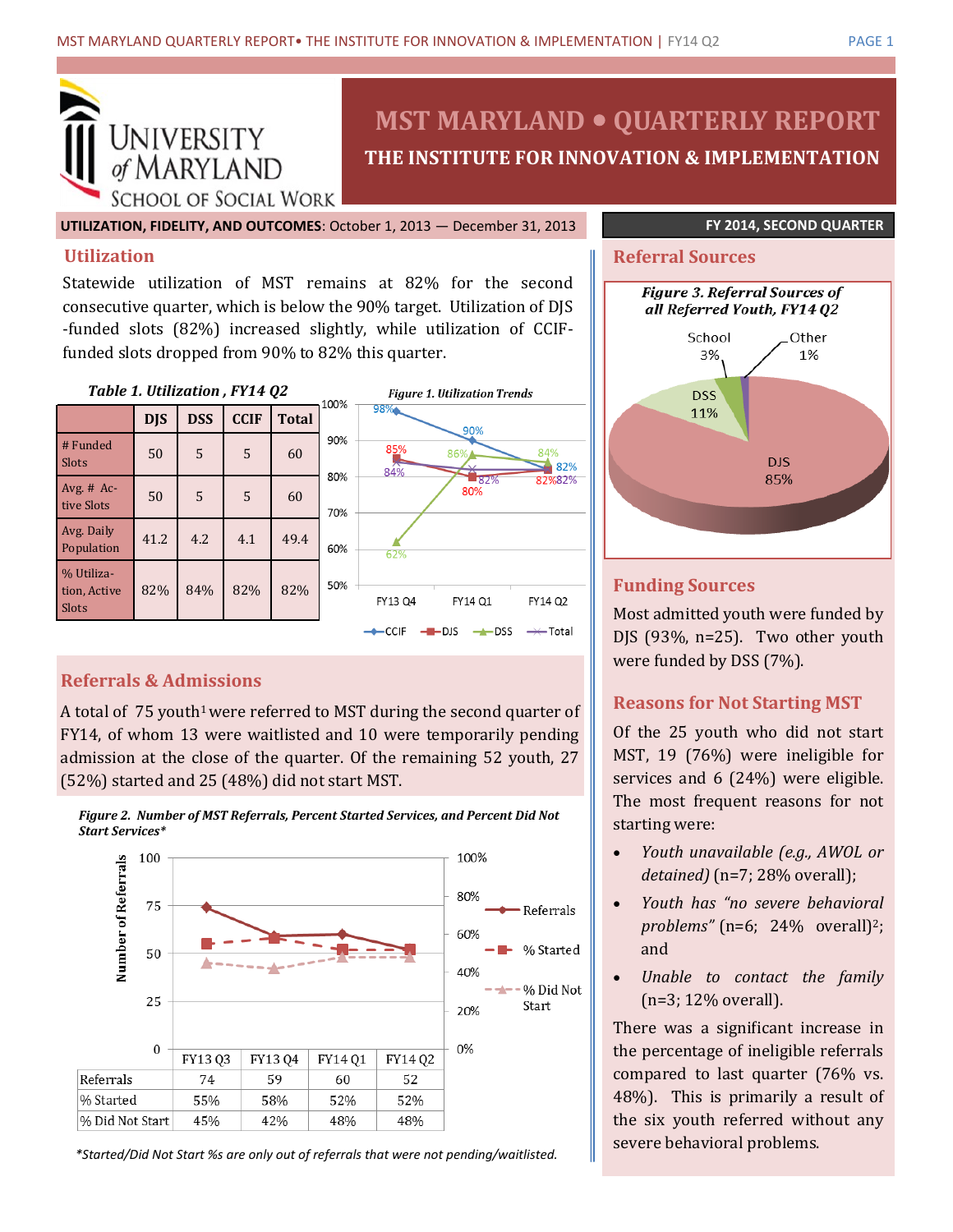#### **Global Admission Length**

The Global Admission Length (GAL) indicates the amount of time it takes youth to enter treatment. Among the 27 youth who started MST, 12 were temporarily placed on the waitlist due to the program being at capacity. Figure 4 illustrates the average duration of time, in weekdays, it took youth to enter treatment depending on their waitlist status.



# **MST Model Adherence**

The Therapist Adherence Measure – Revised (TAM-R) evaluates the therapist's fidelity to the MST model, as reported by the primary caregiver.3 MST teams are expected to collect at least one TAM-R from 100% of eligible families served; in order to be eligible for the TAM-R, families must be in treatment at least two weeks. Of eligible families served this quarter, 94% (n=72) completed at least one TAM-R interview. The statewide average therapist adherence score was .75, and 69% of families were served by a therapist with an average adherence score at or above the MST target (.61). The target threshold was met by four of five therapist teams in the state (scores ranged from .58-.86).





### **Discharge Reasons**

Of the 37 youth who were discharged from MST during the second quarter of FY14, 35 (95%) had the opportunity for the full course of treatment.<sup>4</sup>The two remaining youth moved during the course of treatment.



Among youth discharged with the opportunity for a full course of treatment, the top reasons for discharge were:

- 27 (77%) youth completed treatment;
- 4 (11%) youth lacked engagement; and
- 4 (11%) youth were placed.

Compared with last quarter, the percentage of youth who completed treatment decreased from 81% to 77%, which remains below the 85% target for completion. Lack of engagement increased from 7% to 11% and the percentage of youth placed out of home remained relatively stable (13% vs. 11%).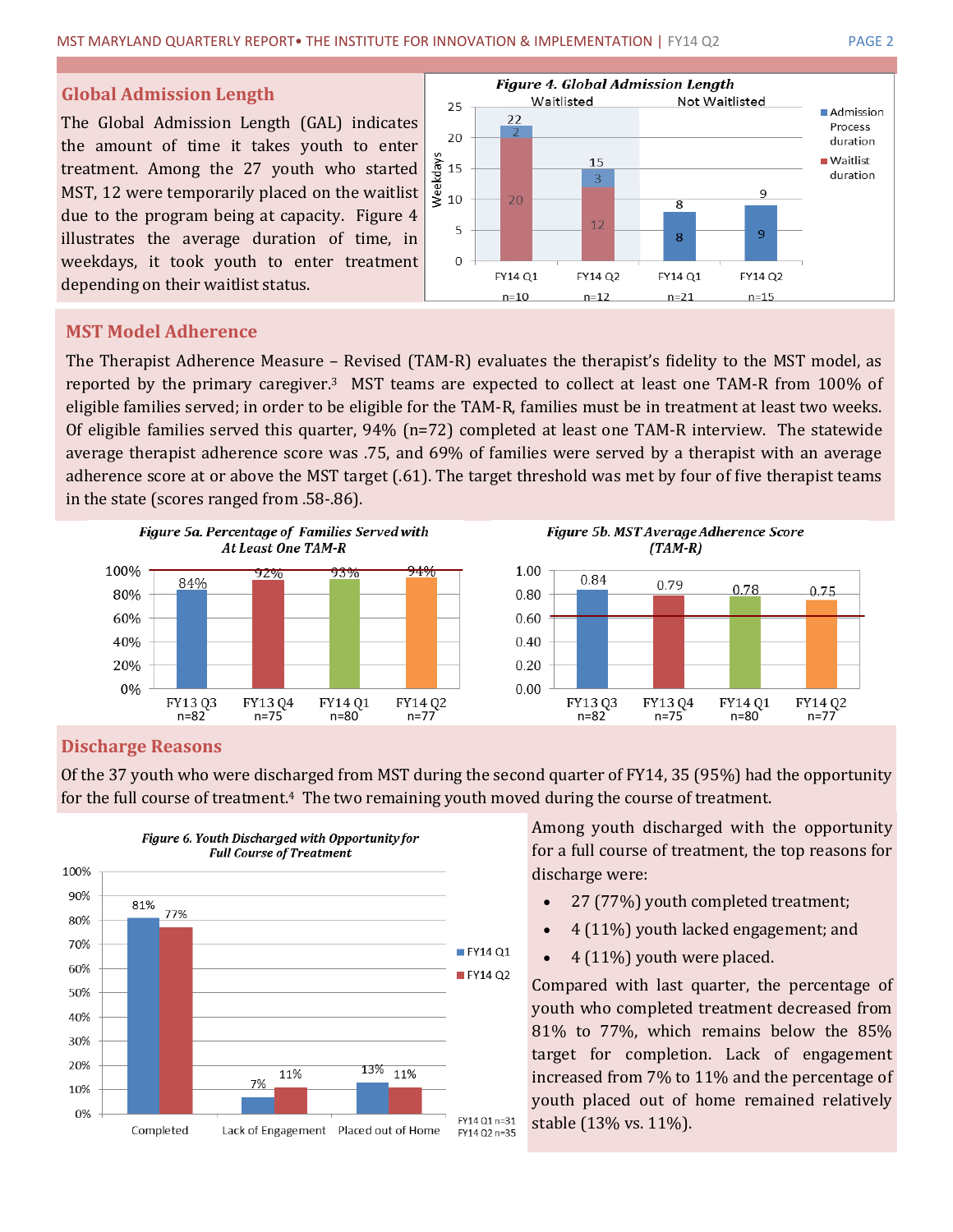#### **Length of Stay**

The average duration of MST treatment (i.e., the number of days between the start date and discharge date) was 122 days (*sd*=40.4) for all youth who discharged with the opportunity for the full course of treatment, and 135 days (*sd*=27.0) for youth who completed treatment. The average for youth completing treatment was shorter than the previous quarter (141 days) and was within than the MST national target range of 90 to 150 days.

### **Instrumental Outcomes**

Instrumental outcomes include six items that identify whether a youth has achieved skills that are "instrumental" to positive outcomes during treatment. For each of these outcomes, at least 93% of youth who completed treatment this quarter indicated improvement. Notably, 93% of youth reported involvement with prosocial peers, compared to 80% last quarter. Overall, 82% (n=22) of youth who completed treatment in FY14 Q2 showed improvement in all six instrumental outcomes, a 14% increase compared to FY14 Q1.





### **Ultimate Outcomes**

Across the state, MST completers met the 90% target for each of the ultimate outcomes in FY14 Q2. The ultimate outcomes for youth who completed treatment (n=27) were as follows:

- 27 (100%) youth were living at home;
- 26 (96%) youth were in school and/or working; and
- 26 (96%) youth had no new arrests during MST treatment.

Overall, 93% (n=25) of youth who completed MST exhibited positive outcomes on all three indicators.



#### Figure 8. Ultimate Outcomes at Discharge for Youth who CompletedTreatment